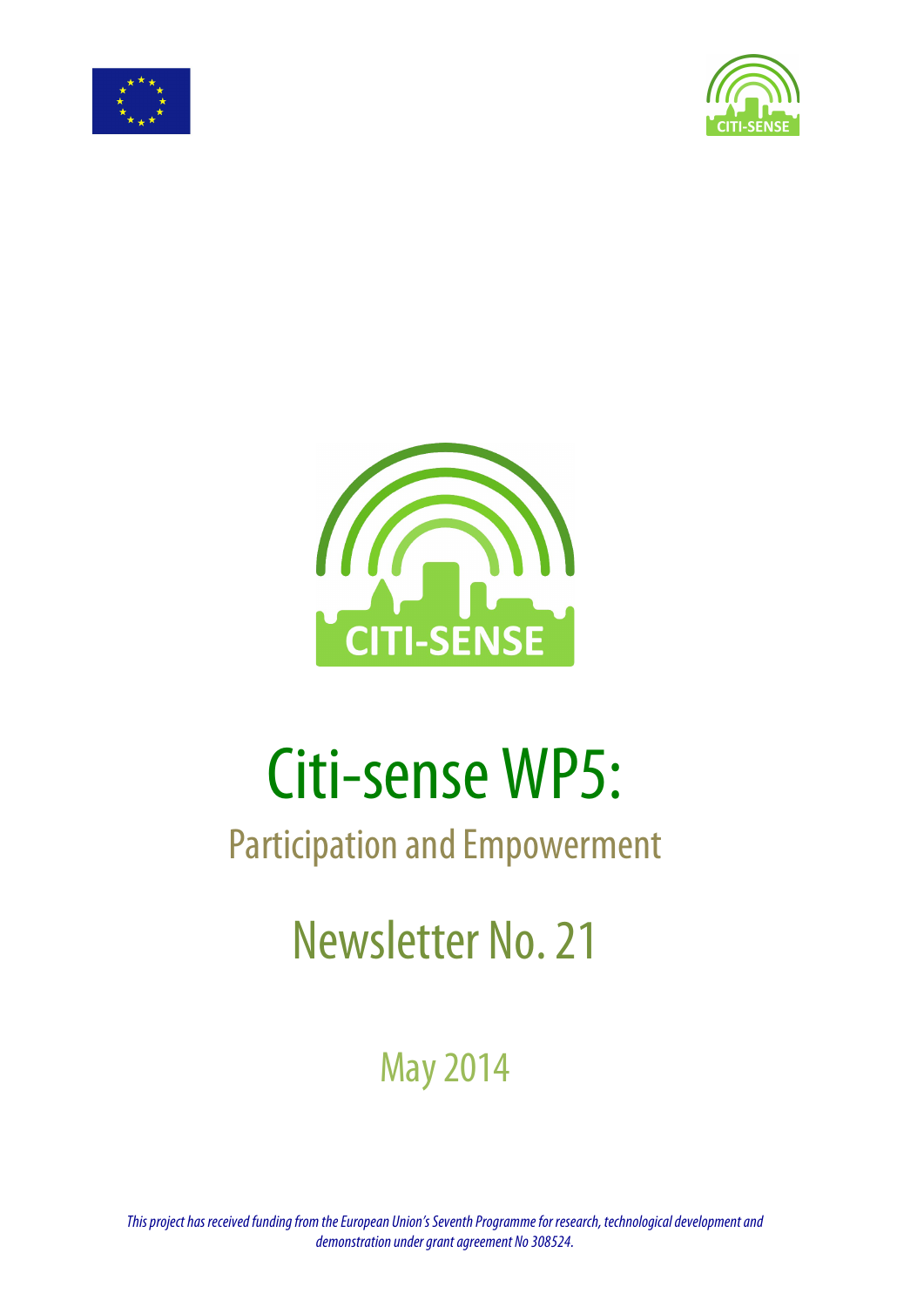



### Articles and Publications.

#### **Royal Society of Edinburgh interim report on Digital Participation.**

Members of the public across Scotland were invited by the Royal Society of Edinburgh to take part in a national inquiry into the changing role of digital technology and how everyone can share in the benefits of the digital society.

http://talkaboutlocal.org.uk/royal-society-of-edinburgh-interim-report-on-digital-participation/

#### **Smart cities: are you willing to trade privacyfor efficiency?**

Data science may be helping cities get 'smarter', but questions remain over how long urban populations will tolerate an increasingly invasive level of data collection.

http://www.theguardian.com/news/2014/apr/04/if-smart-cities-dont-think-about-privacy-citizens-will-refuse-to-accept-change-sayscisco-chief?INTCMP=ILCNETTXT3487

#### **The new smart city – from hi-tech sensors to social innovation.**

The business model for smart cities has been around management, energy efficiency and mobility, but is it the right approach?

http://www.theguardian.com/sustainable-business/smart-cities-sensors-social-innovation

#### **Citizen participation and technology.**

The recent, rapid rise in the use of digital technology is changing relationships between citizens, organizations and public institutions, and expanding political participation. But while technology has the potential to amplify citizens' voices, it must be accompaniedby clear political goals and other factors to increase their clout.

Those are among the conclusions of a new NDI study, "Citizen Participation and Technology," that examines the role digital technologies – such as social media, interactive websites and SMS systems – play in increasing citizen participation and fostering accountability in government. The study was driven by the recognition that better insights are needed into the relationship between new technologies, citizen participation programs and the outcomes theyaim to achieve.

https://www.ndi.org/files/Citizen-Participation-and-Technology-an-NDI-Study.pdf